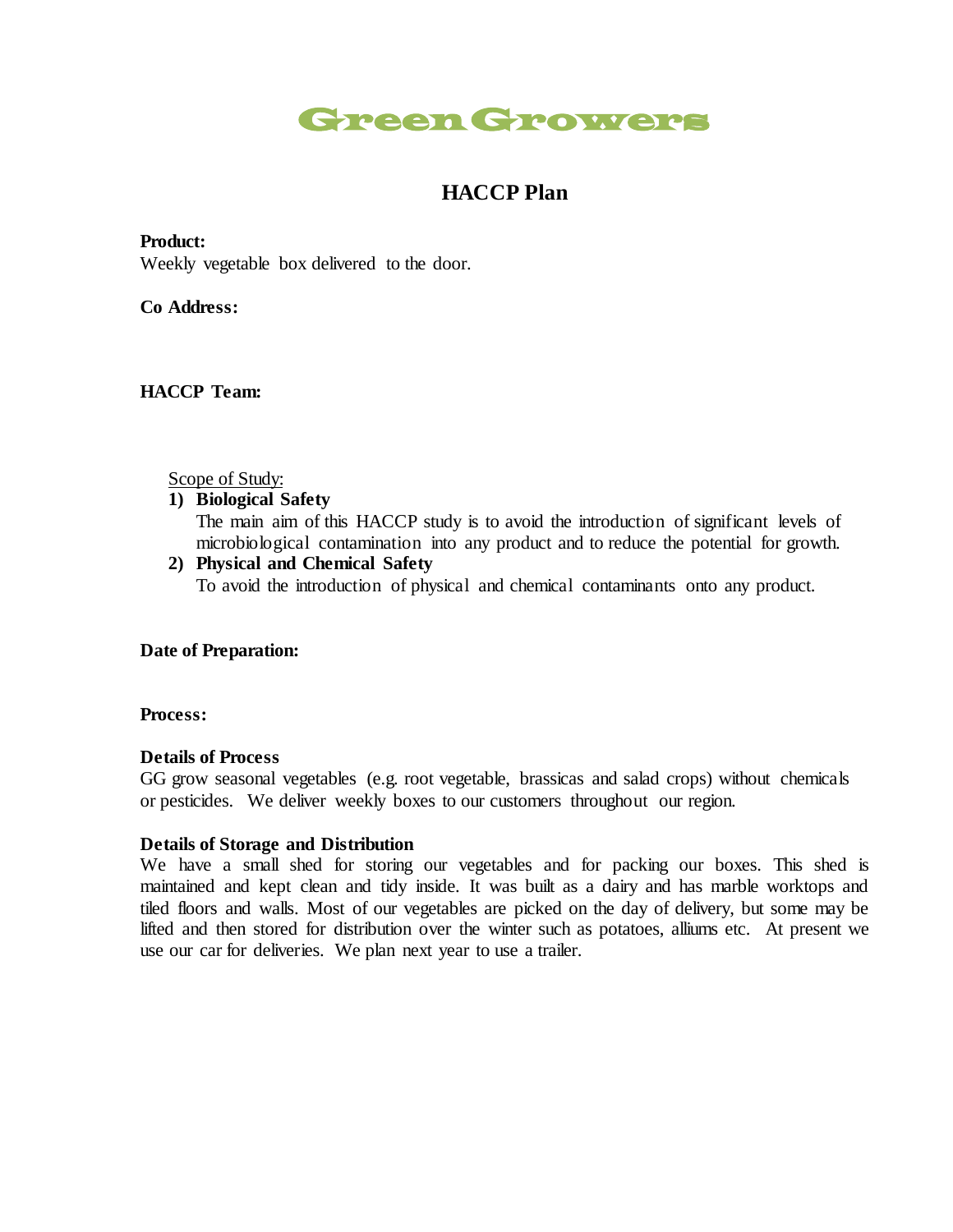# **Process Flow Diagram**



# **Risks and General Controls:**

| <b>Step No</b>   | <b>Food Safety Hazard and</b>         | $\ast$            | * Health        | <b>Control Measures</b>                     |
|------------------|---------------------------------------|-------------------|-----------------|---------------------------------------------|
|                  | Cause                                 | <b>Likelihood</b> | <b>Affects</b>  |                                             |
|                  |                                       |                   | <b>Severity</b> |                                             |
| 1.               | <b>Biological:</b> Pathogens from     | Low               | High            | Follow FSA 'managing farm manures for       |
| Grow             | manure or irrigation water.           | Low               | Low             | food safety guidance'.                      |
|                  |                                       |                   |                 | Use of potable water via soil drip system   |
|                  |                                       |                   |                 | and limited hand-watering.                  |
|                  | <b>Physical/Chemical:</b> From        | Low               | Low             | Limited use of machinery, keep              |
|                  | machinery or neighbours spray         |                   |                 | maintained. Schedule with neighbours        |
| 2.               | <b>Biological:</b> Contamination from | Low               | Low             | Personal Hygiene Plan - observe standard    |
| <b>Harvest</b>   | people or soil.                       |                   |                 | of hygiene appropriate to task:             |
|                  |                                       |                   |                 | adequately clean hands, equipment and       |
|                  |                                       |                   |                 | footwear (e.g. no manure, oils etc), use of |
|                  |                                       |                   |                 | indoor toilet, not harvesting when ill etc. |
|                  |                                       |                   |                 | Avoid harvesting in very wet conditions     |
|                  |                                       |                   |                 | to avoid excess soil contamination / dry    |
|                  |                                       |                   |                 | and brush clean if necessary.               |
|                  | Physical/Chemical: Machines /         | Low               | Low             | Keep maintained and ensure adequate         |
|                  | equipment used for harvest or         |                   |                 | standard of hygiene. Ongoing visual         |
|                  | from people                           |                   |                 | checks and hand picking of product.         |
| 3.               | Biological: contamination from        | Low               | Low             | Maintain buildings and keep vigilant;       |
| <b>Store</b>     | pests e.g. mice.                      |                   |                 | regular inspections and immediate action    |
|                  |                                       |                   |                 | if problems arise. Keep clean & tidy. In    |
|                  |                                       |                   |                 | use at least weekly.                        |
|                  | Physical/Chemical: n/a                | n/a               | n/a             | n/a                                         |
| $\overline{4}$ . | <b>Biological:</b> Contamination from | Low               | Low             | Personal Hygiene Plan - observe standard    |
| Pack             | people                                |                   |                 | of hygiene appropriate to task:             |
|                  |                                       |                   |                 | adequately clean hands, equipment and       |
|                  |                                       |                   |                 | surfaces, not packing when ill etc.         |
|                  | <b>Physical/Chemical:</b>             | Low               | Low             | Keep maintained and ensure adequate         |
|                  | Contamination people / building       |                   |                 | standard of hygiene. Ongoing visual         |
|                  | or equipment.                         |                   |                 | checks and hand packing of product.         |
| 5.               | <b>Biological:</b> Contamination from | Low               | Low             | Keep clean and ensure adequate standard     |
| <b>Deliver</b>   | vehicle                               |                   |                 | of hygiene.                                 |
|                  | <b>Physical/Chemical:</b>             | Low               | Low             | Keep clean and ensure adequate standard     |
|                  | Contamination from vehicle            |                   |                 | of hygiene.                                 |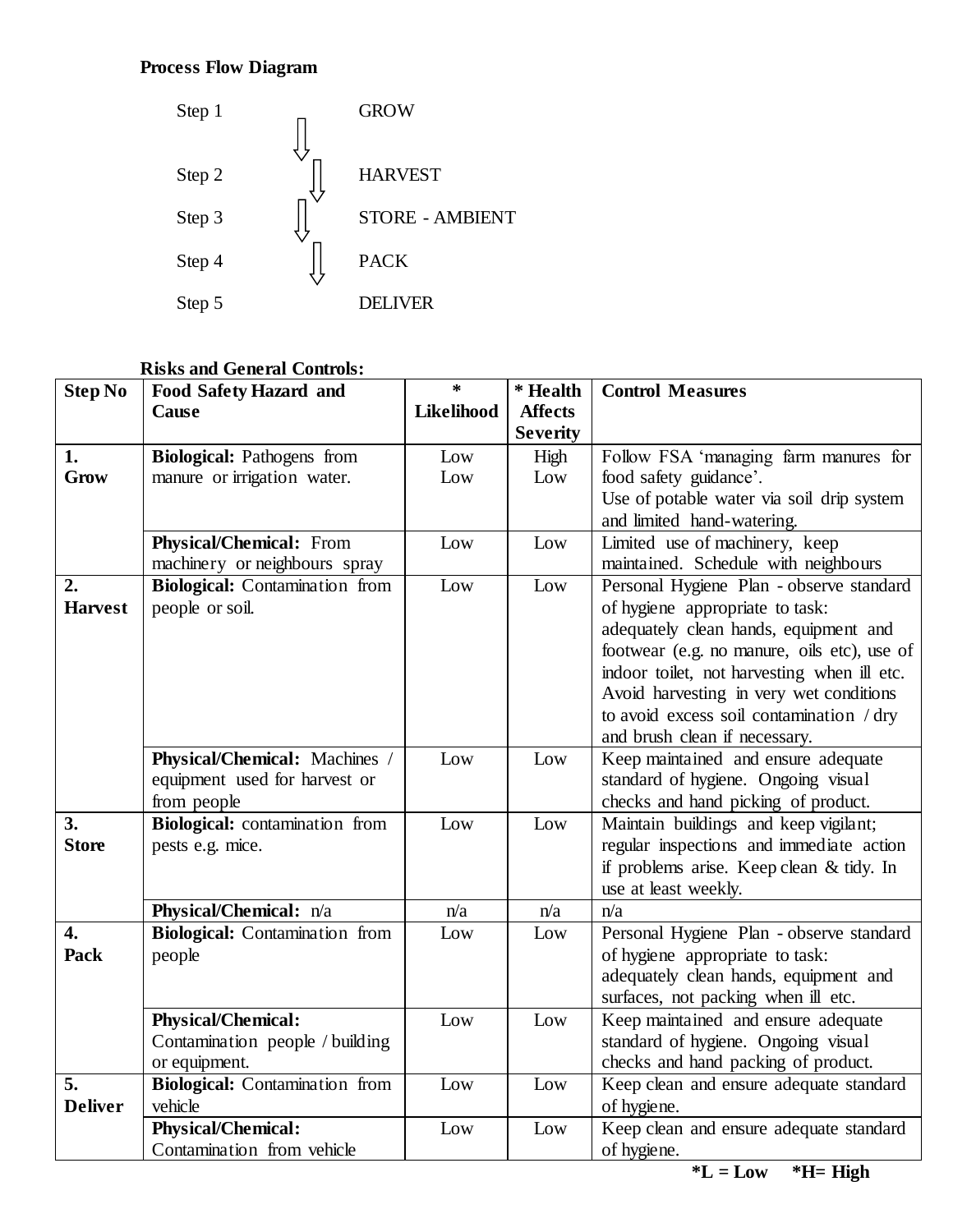# **CCP Determination**

Q1: Does the process step reduce contamination to an acceptable level? *If 'yes' this is a CCP. If no, go to Q2.*

Q2: Could the product become contaminated in excess of acceptable levels or increase to unacceptable levels? *If 'no' this step is not a CCP. If 'yes' go to Q3.*

Q3: Will a subsequent process step reduce contamination to an acceptable level? *If 'yes' this step is not a CCP. If 'no' this step is a CCP.*

| Step              | Q1             | Justification for decision                                                             | Q2             | Justification for decision                                                                                                                                                                       | Q <sub>3</sub> | Justification for decision                                                                          | <b>CCP</b><br>N <sub>o</sub> |
|-------------------|----------------|----------------------------------------------------------------------------------------|----------------|--------------------------------------------------------------------------------------------------------------------------------------------------------------------------------------------------|----------------|-----------------------------------------------------------------------------------------------------|------------------------------|
| 1. Grow<br>Manure | Yes            | Pathogen risk reduces over time<br>as manure is composted due to<br>action of heat etc |                |                                                                                                                                                                                                  |                |                                                                                                     |                              |
| Water             | N <sub>o</sub> | No processing of water takes<br>place that would destroy<br>pathogens.                 | N <sub>0</sub> | Water used is potable (house<br>supply). Soil drip feed and<br>controlled overhead watering only                                                                                                 | n/a            | n/a                                                                                                 | n/a                          |
| 2. Harvest        | N <sub>o</sub> | No processing of veg that<br>would destroy pathogens takes<br>place.                   | N <sub>o</sub> | Majority of veg to be washed $\&$<br>cooked before use. Salads are<br>labelled as requiring washing. No<br>products supplied are ready to eat.<br>All product individually handled.              | n/a            | n/a                                                                                                 | n/a                          |
| 3. Store          | N <sub>o</sub> | No processing of veg that<br>would destroy pathogens takes<br>place.                   | N <sub>o</sub> | Frequency of checking (min of<br>weekly when packing),<br>maintenance of building $\&$<br>hygiene standards. All product<br>individually handled                                                 | Yes            | All product individually<br>handled during packing so<br>pest issues would be seen at<br>that point | n/a                          |
| 4. Pack           | No             | No processing of veg that<br>would destroy pathogens takes<br>place.                   | No             | Majority of veg to be washed $\&$<br>cooked before use. Salads are<br>labelled as requiring washing. No<br>products supplied are ready to eat.<br>All product individually handled.              | n/a            | n/a                                                                                                 | n/a                          |
| 5. Deliver        | N <sub>o</sub> | No processing of veg that<br>would destroy pathogens takes<br>place.                   | N <sub>o</sub> | Majority of veg to be washed $\&$<br>cooked before use. Salads are<br>labelled as requiring washing. No<br>products supplied are ready to eat.<br>Maintenance of vehicle & hygiene<br>standards. | n/a            | n/a                                                                                                 | n/a                          |